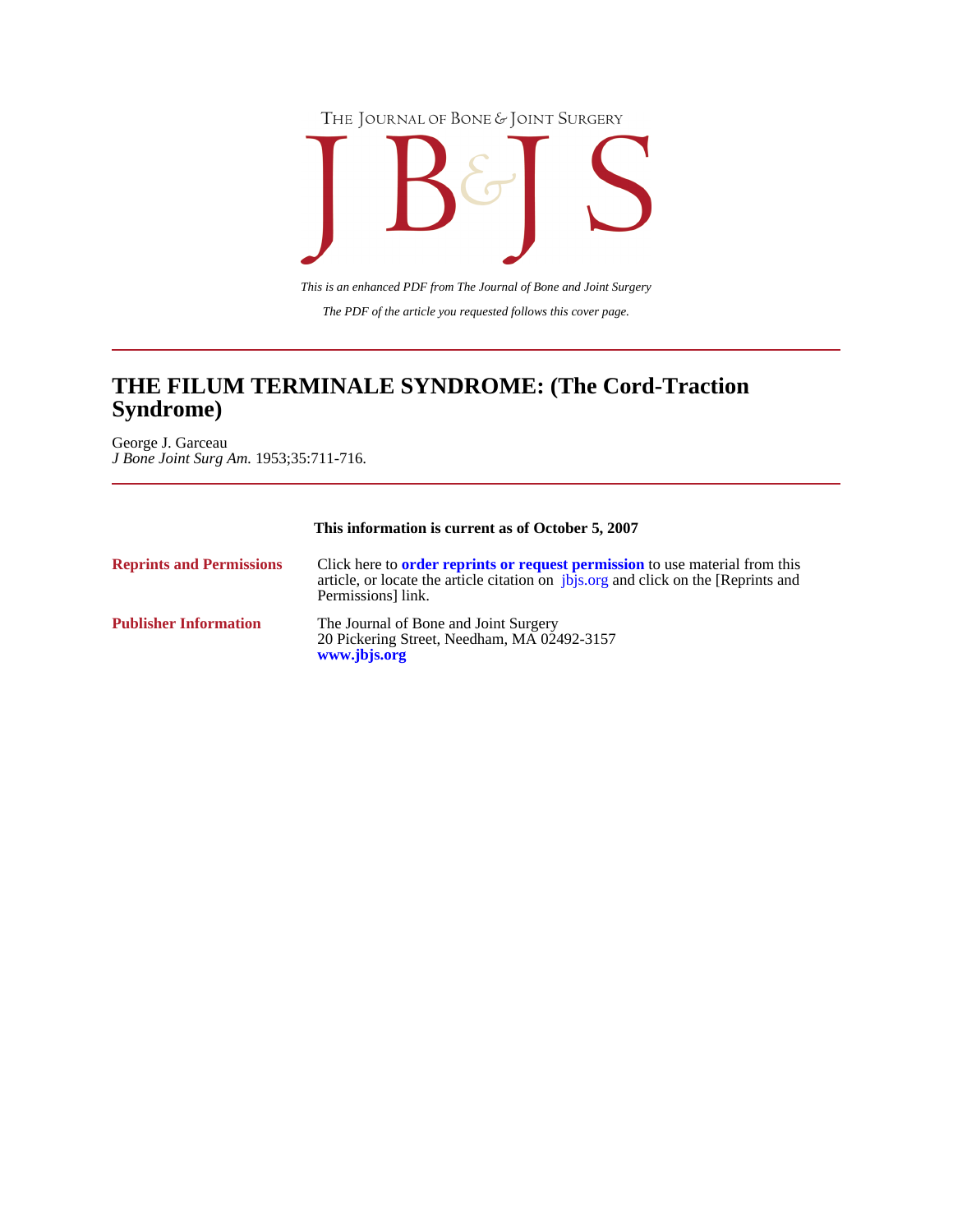# THE FILUM TERMINALE SYNDROME

(THE CORD-TRACTION SYNDROME)\*

# BY GEORGE J. GARCEAU, M.D., INDIANAPOLIS, INDIANA

#### From the James Whitcomb Riley Hospital, Indiana University School of Medicine, Indianapolis

This communication is a report of our observations made during the study and treatment of three patients presenting the symptoms of a progressive spastic paralysis. It concerns especially the pathological changes found when these patients were subjected to exploratory laminectomy. A diligent search of the available literature failed to reveal a similar clinical report, although such may exist.

In 1945 we became interested in the Arnold-Chiari syndrome. This symptom complex, usually associated with deformities of the spine and spinal cord, was first described by Arnold in 1894 and by Chiari in 1895. Many articles have appeared in the neurological literature since the publication of these original papers.

In a recent publication, McKenzie and Dewar concluded that in twenty-one of twenty-four patients operated upon for scoliosis with paraplegia, the cause of the paralysis was a tight dura stretching over the angulated spine. The review of the literature on the subject of paralysis associated with scoliosis supports that opinion. The onset of the paralysis in thirty-three of forty-one cases reported was between the ages of thirteen and nineteen years. Two of our patients were thirteen years old at the onset of paralysis. The third patient was fourteen years old at the onset of the symptoms; however, although he recovered and remained well for four years, the symptoms again recurred at the age of seventeen years.

Ingraham and Lowrey reported that about 25 per cent. of children have defects of the vertebral laminae and that incomplete closure is frequently observed.

Steele reported the Arnold-Chiari malformation to be a frequent factor in cases of hydrocephalus, causing a block of the fourth ventricle and obstruction of the cerebrospinal-fluid circulation.

Liehtenstein described the distant (remote) neuro-anatomical complications of spina bifida. He reported that the cauda equina may be short, causing retention of the infantile position of the conus medullaris.

Harmeier in 1933 and Tarlov in 1938 described the normal structure of the filum terminale and concluded that it contained all the histological tissues of the spinal cord.

Reimann and Anson and later Anson alone studied an instance of a sacral cord in an anatomical laboratory specimen, the only sacral cord in 129 specimens. The spinal cord terminated at the first and second lumbar vertebral level in 95 per cent. of 129 adult specimens.

Kleinberg recently reported a case of paraplegia occurring in a patient with a congenital scoliosis. He concluded that, if the symptoms do not improve with non-operative treatment, laminectomy supplemented by the necessary additional surgery is indicated.

In the patients who form the basis of this report, progressive spastic palsy developed while they were under observation for other conditions. The first had a congenital scoliosis; the second had recovered from tuberculosis of the spine; the third had been under treatment for an idiopathic scoliosis.

Case 1. In August 1944 a thirteen-year-old white boy was admitted to the Orthopaedic Service for observation and treatment for a rapidly progressing left thoracic kyphoseoliosis, due to extensive congenital malformations of the spine from the second to the seventh thoracic vertebrae (Fig. 1-A). He had

\* Read at the Joint Meeting of the Orthopaedic Associations, London, July 2, 1952.

VOL. 35-A, NO. 3, JULY 1953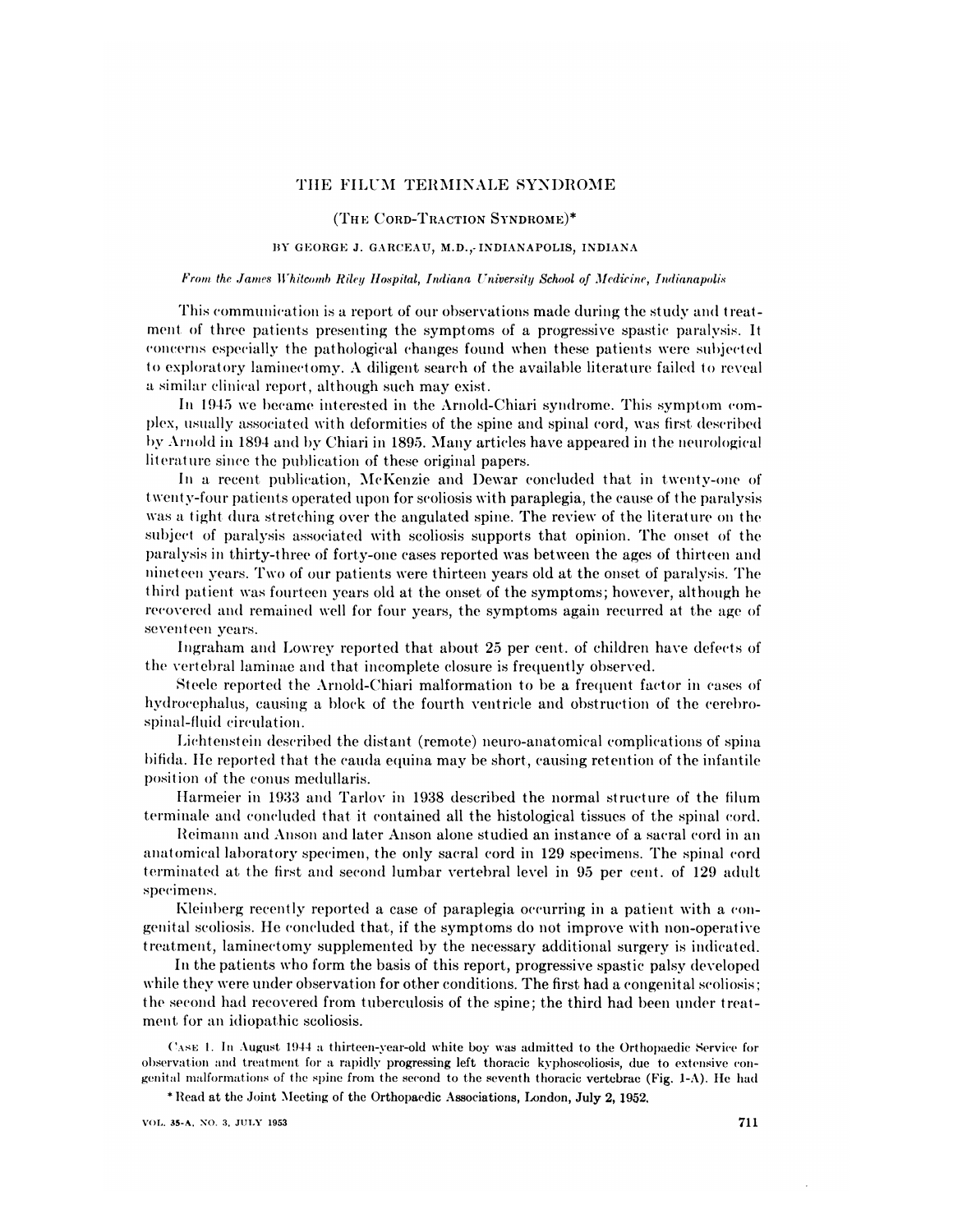

THE JOURNAL OF BONE AND JOINT SURGERY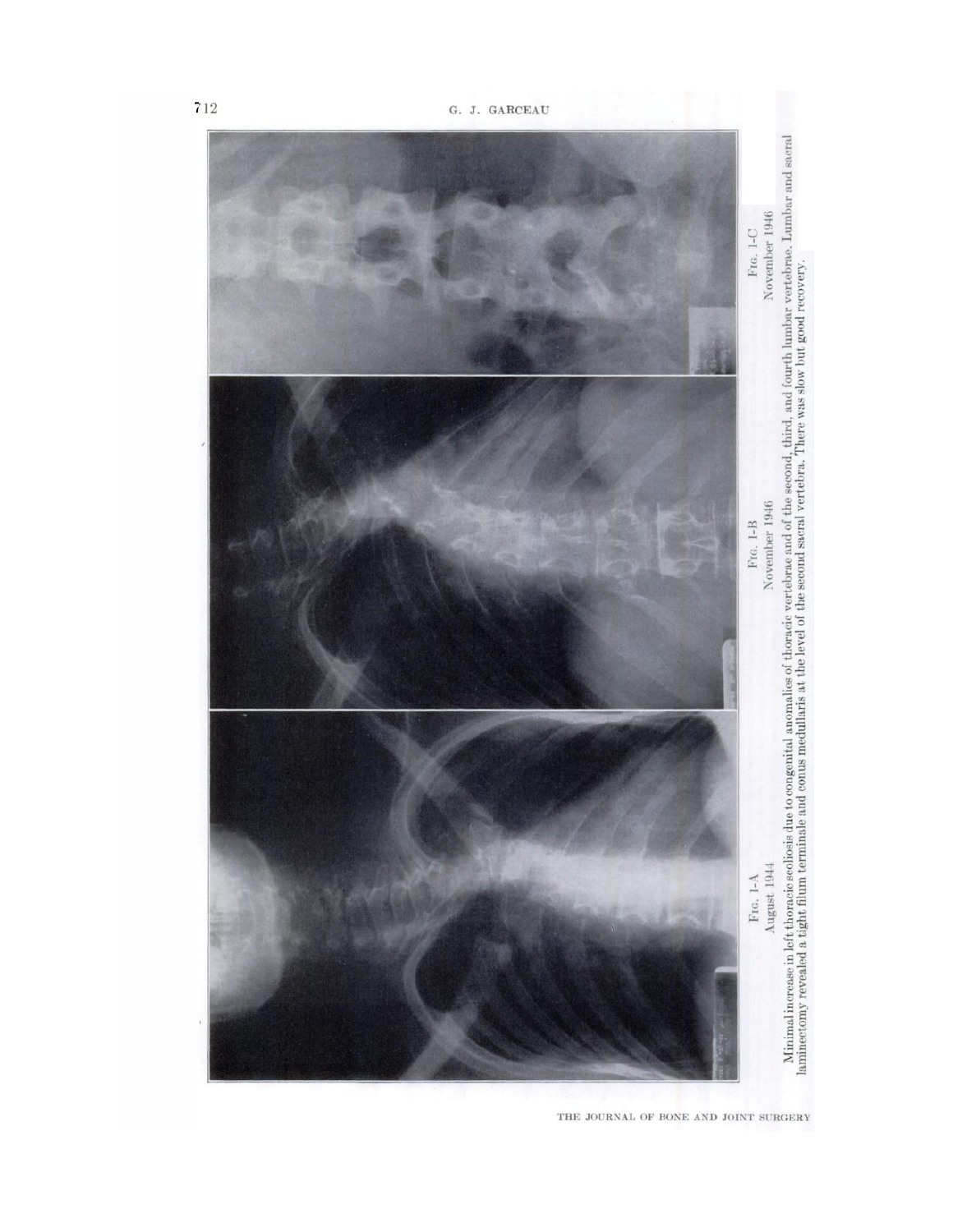

FIG. 2- $\Lambda$ FIG. 2-B FIG. 2-C November 1945 September 1949 September 1949 Case 2, H.S. Tuberculous spondylitis from the second to the fifth thoracic vertebrae inclusive. Sound fusion had occurred spontaneously. The filum was sectioned and there was partial recovery.

recently complained of pain in the back on exertion. There was a severe razor deformity of the back. The neurological examination was negative. Eleven months later he was again admitted for further study because of stiffness and clumsiness in the legs. There was spasticity of the legs, equinus of the ankles, bilateral Babinski reflexes, depressed knee jerks, and dull cremasteric reflexes; the abdominal reflexes were absent. The spinal-fluid total protein was 122 milligrams per 100 cubic centimeters and the globulin was  $++$ . Improvement occurred after treatment on a frame with head-and-neck traction. A spine fusion was performed on December 13, 1945. Three months later he had completely recovered.

The patient was not observed again until October 1949, at the age of seventeen years, when he reported for a recurrence of the paralytic symptoms. There was paralysis of the bladder and of the bowel. The examination suggested a lesion at the tenth thoracic segment of the spinal cord. The spinal fluid was about the same as on the initial admission. Three laminectomies were performed by the neurosurgeon, the cord being uncovered from the third cervical to the sixth thoracic vertebra. No constrictions were encountered. The spine fusion was found to be sound. A fourth laminectomy from the second lumbar to the second sacral vertebrae was performed on February 2, 1950. The spinal cord was found to extend to the level of the second sacral segment and was anchored by a large filum terminale. The filum terminale was sectioned. Slow but progressive improvement followed. Bladder and bowel function returned. He now walks well without support.

CASE 2. A thirteen-year-old colored boy was admitted to our Service on February 21, 1951, with the complaint of tingling, weakness, and stiffness in the right leg. He had a quiescent tuberculosis of the spine from the second to the fifth thoracic vertebra, inclusive, which had responded to three years of conservative treatment on a frame (Figs. 2-A, 2-B, and 2-C). He had become ambulatory at the age of five years. The physical examination revealed a tall, thin colored boy with a severe kyphosis in the upper thoracic spine. He stood with a wide base. There was weakness in both legs, more in the right than in the left. All the reflexes in the lower extremities were hyperactive. There were Babinski and Rossolimo reflexes bilaterally. Vibratory sense was diminished and positional sense was altered. Pain and touch sensation appeared intact. All symptoms became aggravated while he was under conservative treatment and bed rest. Because a filum terminale was suspected, a laminectomy was performed on March 7, 1951. A thick, tough, and tight filum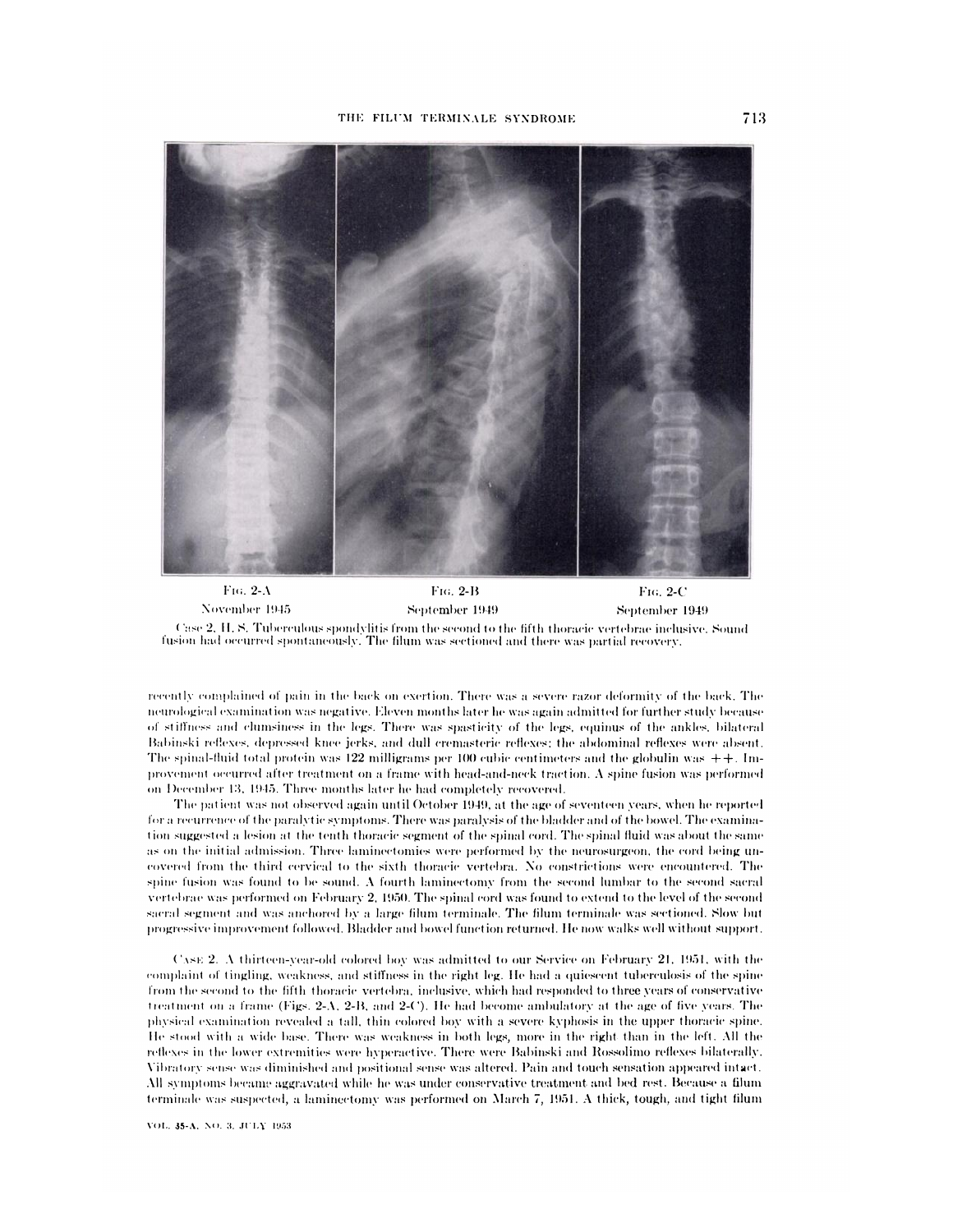## G. J. GARCEAU

terminale was found. Stimulation of the filum gave no response; the filum was therefore resected. Microscopic examination of the specimen revealed a fibrous-tissue band with a few scattered nerve fibers. Because of fear of overlooking pathological changes at the thoracic kyphos, a laminectomy was performed at that level on March 20, 1951. Sound fusion had occurred spontaneously. There was severe angulation of the cord (90 degrees). No actual compression was observed, although pulsation was not definite below the gibbus. The postoperative course was marked by a transient total paralysis of the right lower extremity and increased weakness in the left. There was also hypo-aesthesia of the lower extremities. Slow improvement has occurred.

CASE 3. A fifteen-year-old white girl had been admitted to the James Whitcomb Riley Hospital in April 1947, for observation and treatment of a right idiopathic thoracolumbar scoliosis (Fig. 3-A). At that time good correction was obtained in a turnbuckle jacket. Spine fusion from the third thoracic to the second lumbar vertebrae, inclusive, was performed on July 18, 1949. She was followed in the Out-Patient Department. Lengths of the lower extremities remained equal. One-fourth inch of atrophy developed in the right calf. The neurological examination remained negative. In July 1950, she complained of nausea, vomiting, dizziness, and dragging of the left leg. The only positive neurological observations were a loss of tendon reflexes in the left upper extremity, and a possible Babinski reflex on the left side. Four months later a Babinski and an unsustained ankle clonus were found on the left side. In February 1951, a slight weakness of the left grip was noted. Spinal-fluid examination was normal. Severe headaches developed, as well as a tendency to fall, and weakness and pain in the right hand. Examination revealed the fundi to be normal and no signs of cranial involvement were found. There was weakness in the right hand and in the left lower extremity. The left leg was hyperalgesic. Position sense was intact. Co-ordination was normal. Deep reflexes were absent in the arms. Abdominal reflexes were absent. There was a reversed radial reflex (that is, when the distal end of the radius was tapped, the elbow did not flex and the fingers had a tendency to extend) as well as a Hoffmann sign on the right. The left knee jerk was hyperactive. The ankle jerks were equal. There was unsustained patellar and ankle clonus on the left side. Babinski, Chaddock, and Rossolimo reflexes were present on the left side. Our impression at that time was that a high cervical cord compression, due to cord traction, existed. A spinal-puncture attempt was discontinued for fear of injury to a sacral cord if such existed.



FIG. 3- $\Lambda$ April 1949 Case 3, A. H. Idiopathic right thoracolumbar scoliosis of 50 degrees.

THE JOURNAL OF BONE AND JOINT SURGERY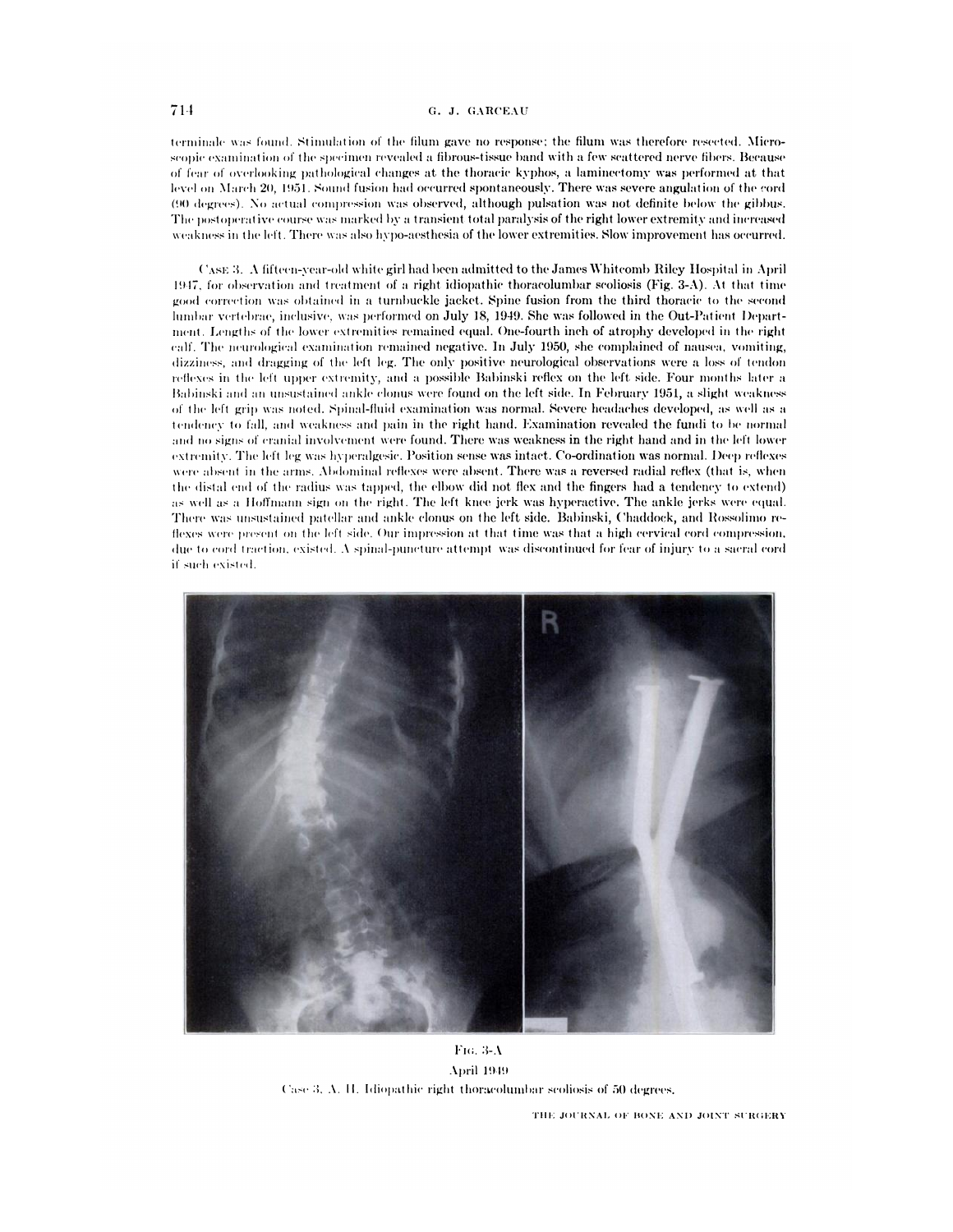On May 16, 1951, a laminectomy of the fifth lumbar and first sacral vertebrae was performed. A mild spina bifida was found. The ligamentum flavum appeared to constrict the dural sac. Two small dural bands stretching across the dura at the fifth lumbar level were severed. The arachnoid was normal. The filum was five millimeters in diameter and very tense. When the filum was severed, the ends separated one centimeter. The postoperative course was uneventful and almost complete recovery has occurred (Fig. 3-C).

The paresis in this patient was not caused by a tightness of the dura over the angulated spine. There were neurological symptoms in the upper extremities which could not have been caused by a thoracolumbar scoliosis.

## DISCUSSION

The cord-traction symptoms associated with dysraphism have been recognized by neurosurgeons for many years. The neurosurgical literature abounds with excellent articles. The syndrome has been associated with simple spina bifida occulta, meningocele, myelomeningocele, diastematomyelia, congenital scoliosis, Klippel-Feil syndrome, cranium bifidum, tight fibrous bands, and bony spicules. All of these conditions may be associated with congenital deformities, especially in the lower extremities. These are usually evident at birth. The neurological abnormalities may be progressive.

The associated pathological lesions were different in the three cases here reported. In the first patient the tight filum terminale had prevented the distal migration of the spinal column, so that the conus medullaris had retained the foetal position. Paralysis occurred during the period of rapid growth.



FIG. 3-B **July 1950** 

Correction maintained. Onset of symptoms of nausea, vomiting, and ataxia. Filum terminale was sectioned in May 1951, followed by good recovery.



FIG. 3-C January 15, 1952 Shows satisfactory maintenance of correction of scoliosis.

In the patient with tuberculosis of the spine the signs and symptoms of paraplegia developed during the period of rapid growth. Recovery followed sectioning of the filum terminale. Exploration at the area of kyphosis failed to reveal the cause of the paralysis.

In the patient with idiopathic thoracolumbar scoliosis, the filum separated one centi-